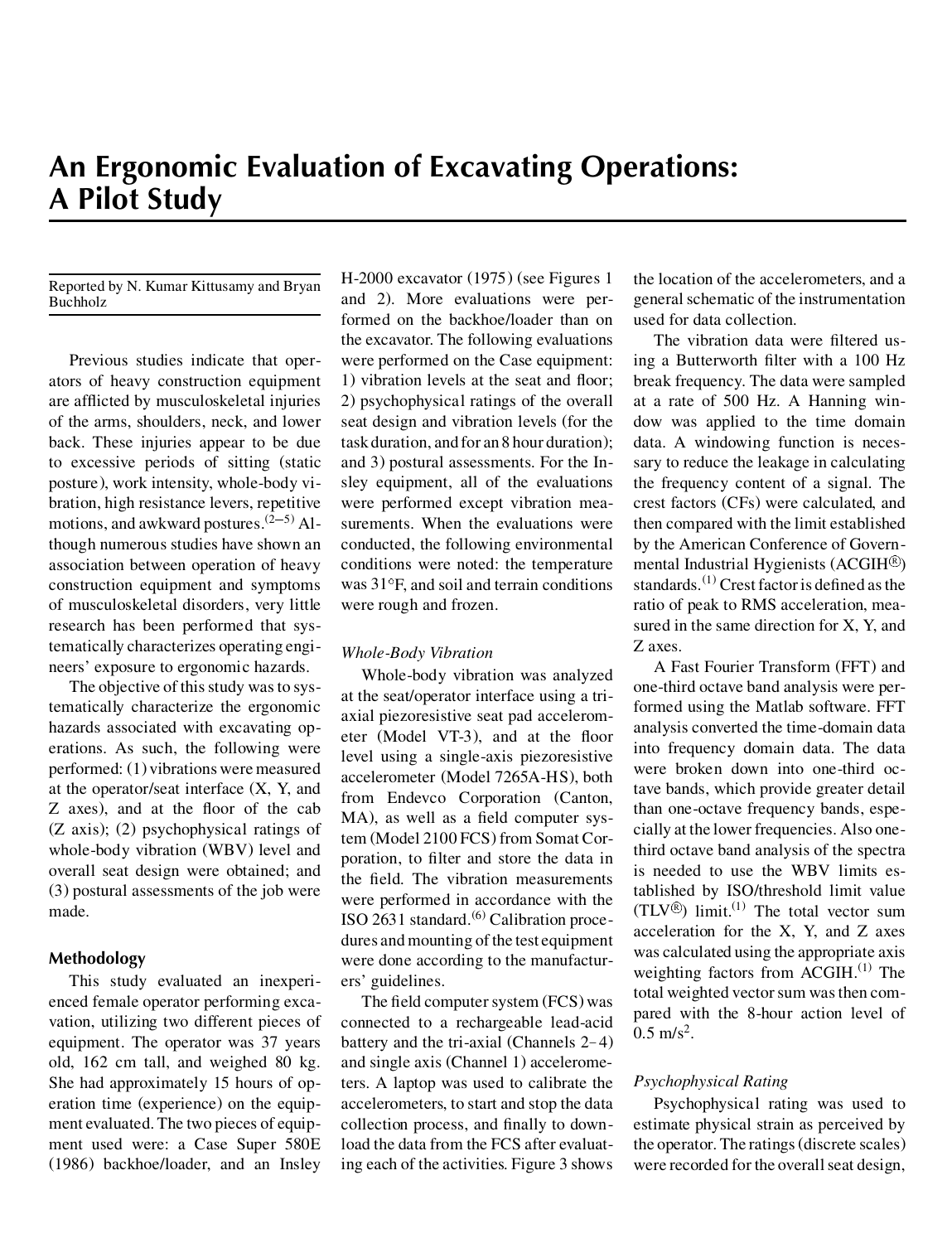

**FIGURE 1**  A Case Super 580E Backhoe/Loader.



**FIGURE 2** An Insley H-2000 Excavator.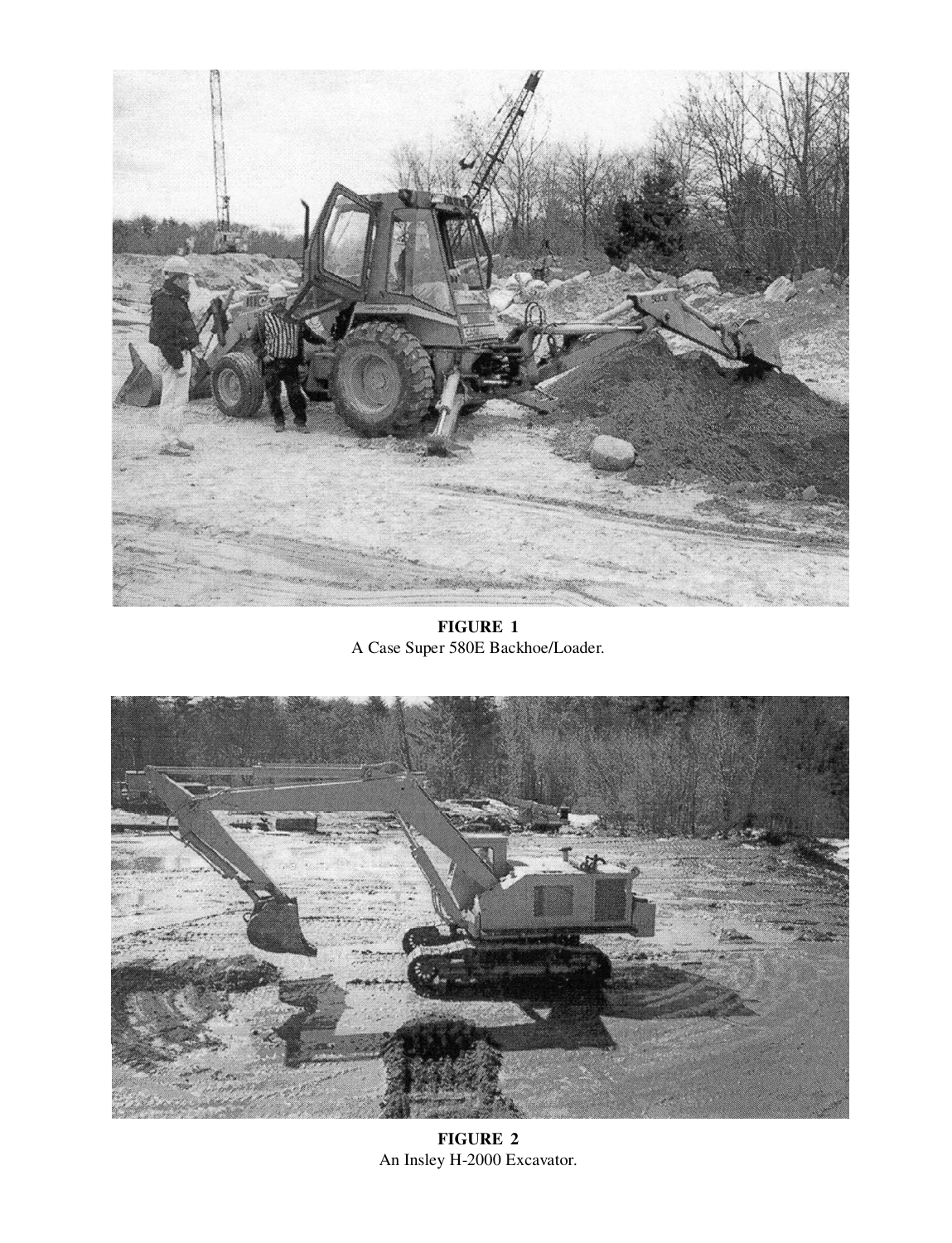

#### **FIGURE 3**

A schematic of the instrumentation used for WBN data collection.

and the equipment's vibration level for each task. The operator was asked for a rating after completion of each activity. Responses were recorded for the following questions:

- 1. The vibration level of the equipment is:  $(1 = \text{low to } 5 = \text{high}).$
- 2. The seat design of the equipment is:  $(1 = \text{good to } 5 = \text{bad}).$

The ratings were compared with the quantitative measurement of vibration at the seat, and the transmissibility of vibration due to the design characteristics of the seat.

### *Postural Assessment*

Postural assessments were performed by videotaping the jobs (digging a trench), and then evaluating it using the real-time postural assessment system.(7) The trunk, right shoulders, and neck were

analyzed. For the postural analysis, the operator was observed for 42.3 and 62.4 seconds while operating the Case and Insley equipment, respectively.

## **Results and Discussion**

A Hanning window was applied to the time domain data, and then a Fast Fourier Transform was performed using Matlab software. For the tasks performed by the Case (backhoe/loader) equipment, the overall weighted (vector sum) total RMS accelerations, crest factors, psychophysical ratings, and sample times (for vibration measurements) are provided in Table I.

The digging and riding with load tasks resulted in higher levels of vibration as compared to idling. If these were the WBV levels for an 8-hour day, all tasks except idling would exceed the limit of  $0.5 \text{ m/s}^2$  recommended by the European Commission. In general, the seat was amplifying the vibration levels, partic-

ularly at lower frequencies. The ratings show that both the digging and riding with a load resulted in a higher rating of perceived vibration from the subject. The operator rated the overall seat design for the Case equipment as a 3. In general, high crest factors were present in both digging and riding with a load. This indicates that the operator was exposed to random jolts and jerks in performing the different activities. When CFs are greater than 6, ISO  $2631^{(6)}$  methodology may underestimate the true effects of WBV, and the results should be used with caution.

The postural analysis of the operator performing the trench digging operation was performed on both pieces of equipment (Case and Insley). For the Case equipment, the trunk was in neutral and twisted 75 percent and 25 percent of the observed time (42.3 seconds), respectively. The neck was in neutral and twisted 45 percent and 55 percent of the